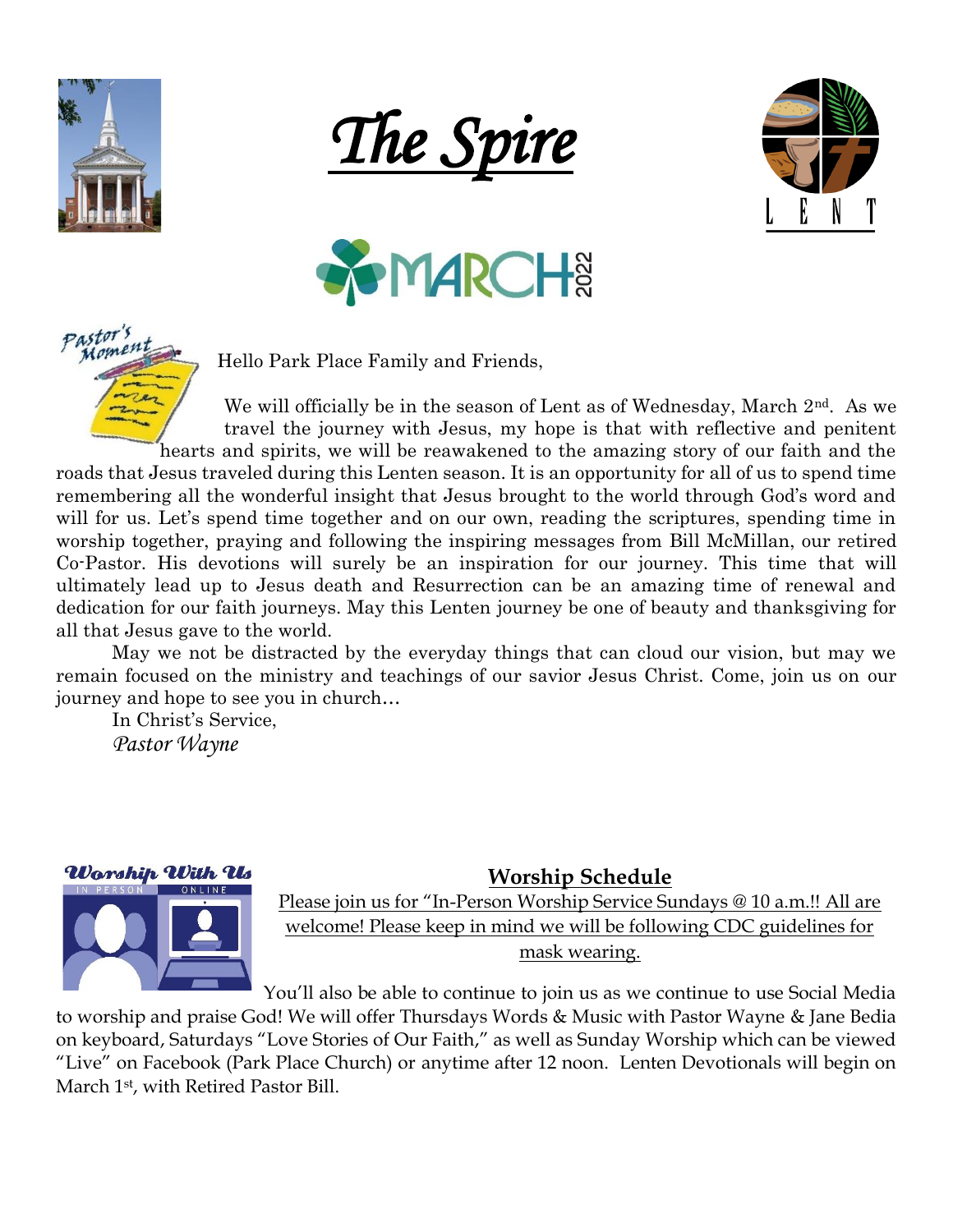**March 2: Ash Wednesday Worship 7 p.m.** Please join us as we begin our Lenten Season with Ash Wednesday Service with Pastor Wayne, our Chancel Choir and Jane Bedia on keyboard.

**March 6: Holy Communion Worship Service 10 a.m.***–* Please join Pastor Wayne with our Chancel Choir & Jane Bedia on keyboard for worship! If you are unable to join us in person for Communion worship, please join us online by getting these things ready prior to your virtual worship; you'll need bread (crackers are fine as well) and juice (or beverage). Please follow along as instructed. Service will be "Live" on Facebook and after 12 p.m. available anytime. You Are Always Welcome!

**March 13: Sunday Worship 10 a.m.:** Please join Pastor Wayne, with our Chancel Choir & Jane Bedia on keyboard. Let Us Worship the Lord! Also look for us on-line for a "LIVE WORSHIP" today - 10 a.m. on Facebook.

**March 20: Sunday Worship 10 a.m.:** Please join Pastor Wayne with our Chancel Choir & Jane Bedia on keyboard. Let Us Worship the Lord! Also look for us on-line for a "LIVE WORSHIP" today - 10 a.m. on Facebook.

**March 27: Sunday Worship – 10 a.m.** Please join us for LAITY SUNDAY with our Chancel Choir & Jane Bedia on keyboard. Let Us Worship the Lord! Also look for us on-line for a "LIVE WORSHIP" today - 10 a.m. on Facebook.

#### Church News!

Look for our Laity Sunday on March 27<sup>th</sup>! Join us while members of our congregation will lead worship for the day!

We'll be having a Gospel Sunday on April 3<sup>rd</sup>! Join us for worship where there will be so much beautiful music to praise the Lord with! You'll never be seated; you'll be on your feet singing along! Be sure to Mark your calendars for these two special dates!

 $\mathbb{R} \times \mathbb{R} \times \mathbb{R}$ 

Dear Family and Friends of Park Place Church,

We're starting the Irish month of March, the month for boiled dinners, Irish soda bread, brogues and green shamrocks. I'd like to share an Irish blessing: May good luck be with you wherever you go And your blessings outnumber the shamrocks that grow. May your days be many and your troubles be few. May all God's blessings descend upon you. May peace be within you. May your heart be strong. May you find what you're seeking wherever you roam. Blessings,

Shirley

**AKKA** 

 $\mathcal{F}_{\text{ram}}$ From<br>the<br>Church President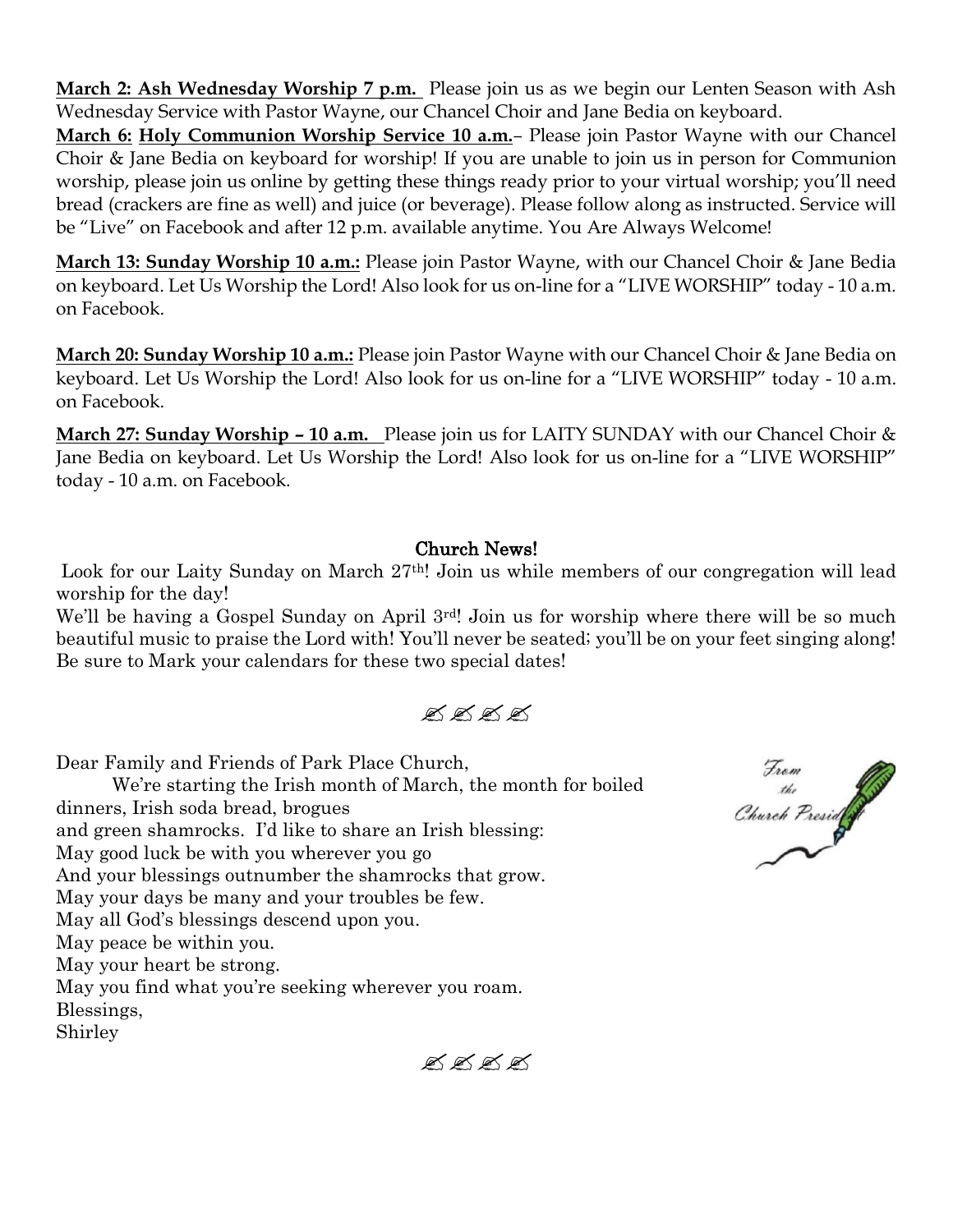

We plan to continue our nursing home ministry when it is safe to do so and all restrictions are lifted.

*Stop by the Thrift Shop!* THE THRIFT SHOP WILL REOPEN MARCH 1<sup>ST!</sup> Please do not leave your donations in front of the store, please bring in while we are open. Thank you for your attention.

**A BOOK & MEDIA SALE** will be held from March 16- April 9. Wednesday & Saturday's 10 – 1. All Books, CD's, DVD's records etc. will be discounted! (We will not be accepting any new books or media during this sale, thank you for your attention)

We have a Free Items Rack with Clothing, and a box of accessories! The rack is located in front of the Bowling Alley. Only the clothes and accessories on this rack are Free. If you know anyone who would benefit from the free items, please let them know of this new area.



Prayer Shawl Ministry

Ministry Our Prayer Shawl Ministry is ongoing, please continue to knit and crochet at home. Shawls can be either knitted or crocheted and should measure 25-30 inches wide and 70 inches in length. Thank you in advance for supporting our Prayer Shawl Ministry. If you are helping us, please let us know via phone or email: 401-726-2800 or [office@ppucc.necoxmail.com.](mailto:office@ppucc.necoxmail.com)

The Prayer Shawl meeting will be in the Guild Room from 2-3:30 p.m. on March 20. Please bring your shawls that you are working on and your facemask. We will adhere to all CDC guidelines regarding mask wearing and social distancing.

## Results of Our Soup & Sandwich Fundraiser

The soup and sandwich fundraiser was a huge success! I'd like to especially thank Kathy Morrissette, Terry May Neves, Amanda Brooks, David & Cal Ouellette for all their hard work and dedication. The fundraiser wouldn't have been successful without all of you! Our soup and sandwich makers also donated all of their ingredients so 100% of the money goes to our church. Also, thank you to everyone who supported the church by placing orders, we raised over \$500. because of you!

Sincerely,

Sara Morrissette

Shawl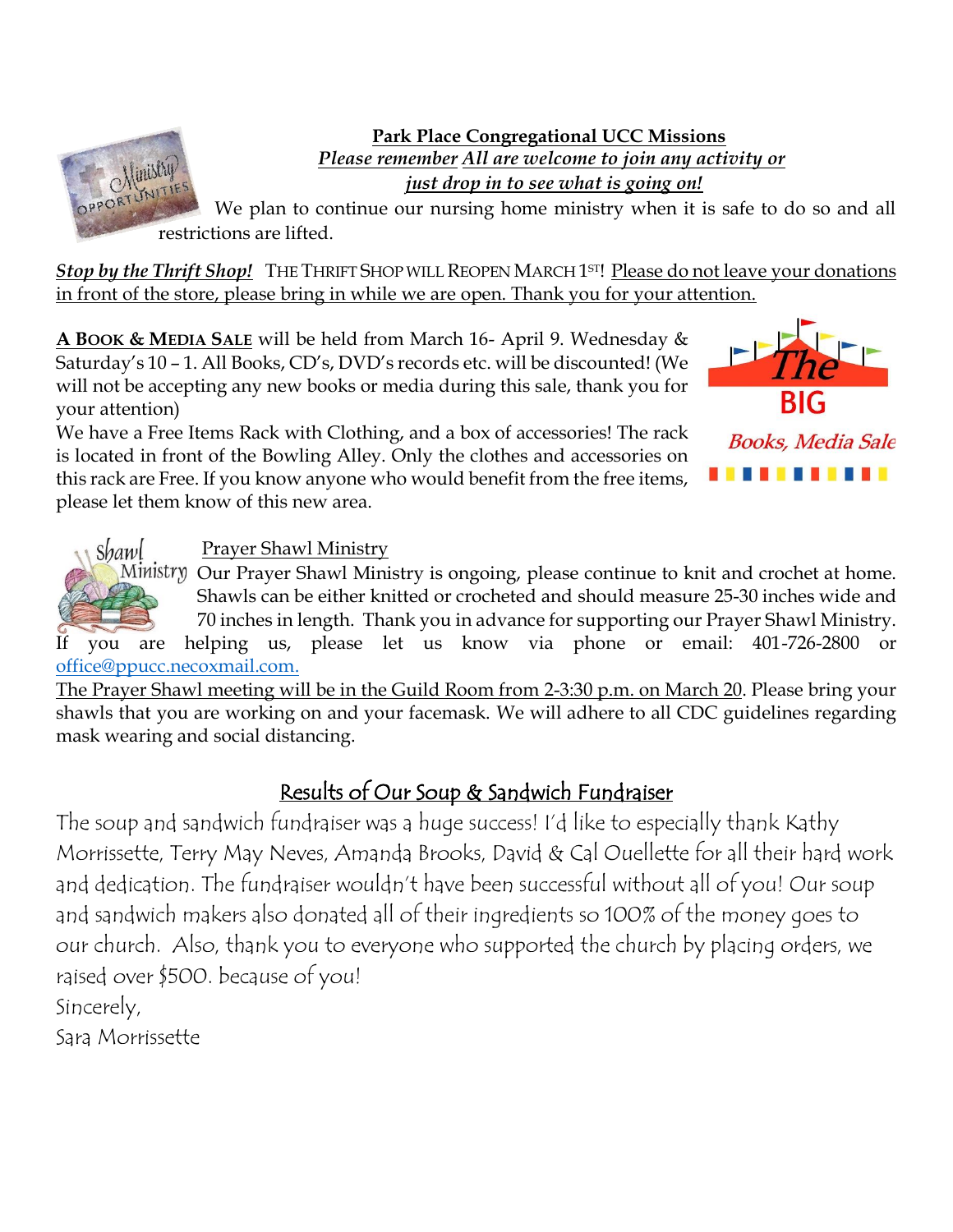#### A MISSION FOR MARCH

Heifer International 2022



The Deacons of Park Place Church have decided to hold a Heifer International Living Gift Market, as our Global Mission Project, from March 6 - April 3rd. We have served this mission for many years and have really enjoyed being a part of "the gift that keeps on giving" to families in need. 75 years ago, the founder, farmer and church leader, Dan West's vision was to "help the poor families around the world in a sustainable way - with gifts of livestock and seeds so they could care for themselves and their children, and each generation could improve upon the next." Park Place has given the gifts of sheep, goats, chickens,

bees, seeds and even an alpaca. <https://www.heifer.org/gift-catalog/index.html> Materials will be available soon for those interested in making a donation and you can specify which living gift you would like it to go toward and if you would like it to be in Honor or Memory of a loved one(s). We are excited to come together as a faith community to serve God as we serve our brothers and sisters in need. Please see Kristine Gervais if you have any questions.

#### One Egg Haiti

The United Church of Christ Haiti Task Force provides ONE EGG a day as a source of animal protein to children in 7 child centers that serve impoverished children in HAITI. With the support of Chancel, a US based social enterprise, eggs are purchased from Haiti Broilers, a local company that operates a state of the art model poultry farm outside Port au Prince. Approximately 500 children are receiving one egg a day. The long term goal is for more children to be fed, more



poultry farms built where eggs can be purchased or sold at the marketplace providing economic growth and sustainability for the people of Haiti. If you are interested in helping with this mission, empty plastic eggs will be available each Sunday from April 10 - May 1 where you can donate your spare change to continue this wonderful and important project. Thank you.

## Indulge for Lent?

Rather than sacrificing something for Lent — especially something easy and spiritually insignificant, such as chocolate — Patty Kirk, in *Guideposts* magazine, suggests finding new ways to indulge in God's presence. Surely one can do this by having extra devotions or attending Lenten worship services. But Kirk offers these ideas:

- Spend time outdoors, sensing God's magnificence.
- Spend time with others, extending generosity and compassion. Remember Jesus' promise that when you care for others, you care for him (Matthew 25:31-46).
- Pray for the "little things," coming before God in childlike trust and feeling peace.
- Watch attentively for God's answers to prayer, and receive them as reminders of his presence.
- Turn anxiety into prayer. As you frame concerns as prayers and entrust them to God, you "sacrifice" the tendency to wallow in worry.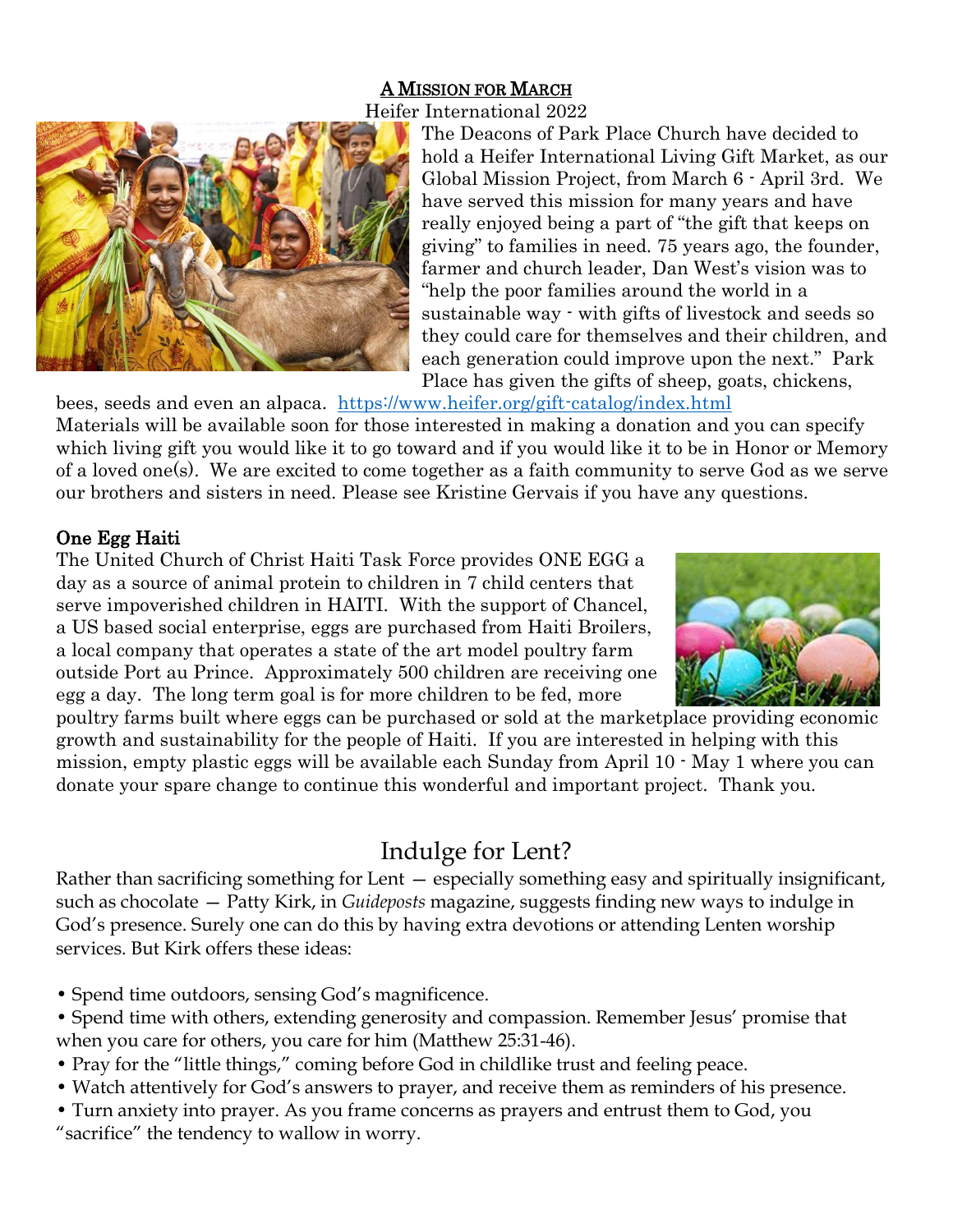### **Here are our Officers and Board Members for 2022!**

We wish to say Thank you to all our officers and Board members for stepping forward into a new year of missions, worship and giving priaise to our Lord. We now have Chairpeople in place for 2022! You are all amazing people who have great plans for Park Place Church's future. We have an exciting year ahead and the congregation looks forward to supporting you as you lead us with reverance in the Lord's Word and Mission. Thank you all so much!

> President Shirley Harris Vice President Virginia Platt Treasurer Megan Palumbo Collector Carlene Neves Associate collectors Leslie Brouwer Sara Morrissette

- 2023 Cindy Boulay (Deacons clerk) 2022 Amanda Brooks Kristine Gervais (Co-chair) Andrea Padula Shirley Harris 2024 Sara Morrissette Andrea Padula (Chair person TBD) 2024 Leslie Brouwer
	- Darlene McMillan

2024 Leslie Brouwer Mike Padula Shirley Harris

Clerk Andrea Padula Board of Deacons Christian Education

Virginia Platt (Co-chair) Pastoral Relations Committee

2023 Lois Grenier Church Council Sara Morrissette 2023 Mike Padula\* Judy Ouellette

> Sara Morrissette Investment Committee Carlene Neves Leslie Brouwer Andrea Padula Carlene Neves Virginia Platt Negan Palumbo Ken Williams\* Suzanne Miranda, MBA

\*Lay Member

## Thank you so Much for your Stepping UP!

A Huge Thank you to Deborah Poland for working as our Treasurer for over 4 years. Deborah has moved us into a newer era of banking using online bill pay, and check writing. You worked tirelessly to set all of that up! Thank you for all you did for Park Place Church! Stepping into the Treasurer position is Megan Palumbo! Thank you Megan for helping make the transition so smoothly! Megan has worked tirelessly with immersing herself into this treasurer position. Thank you Megan!

Thank you to Cindy Boulay for her many, many years as assistant collector! Cindy is stepping down this year and stepping into the Board of Deacons as the new clerk. Cindy is also our Sun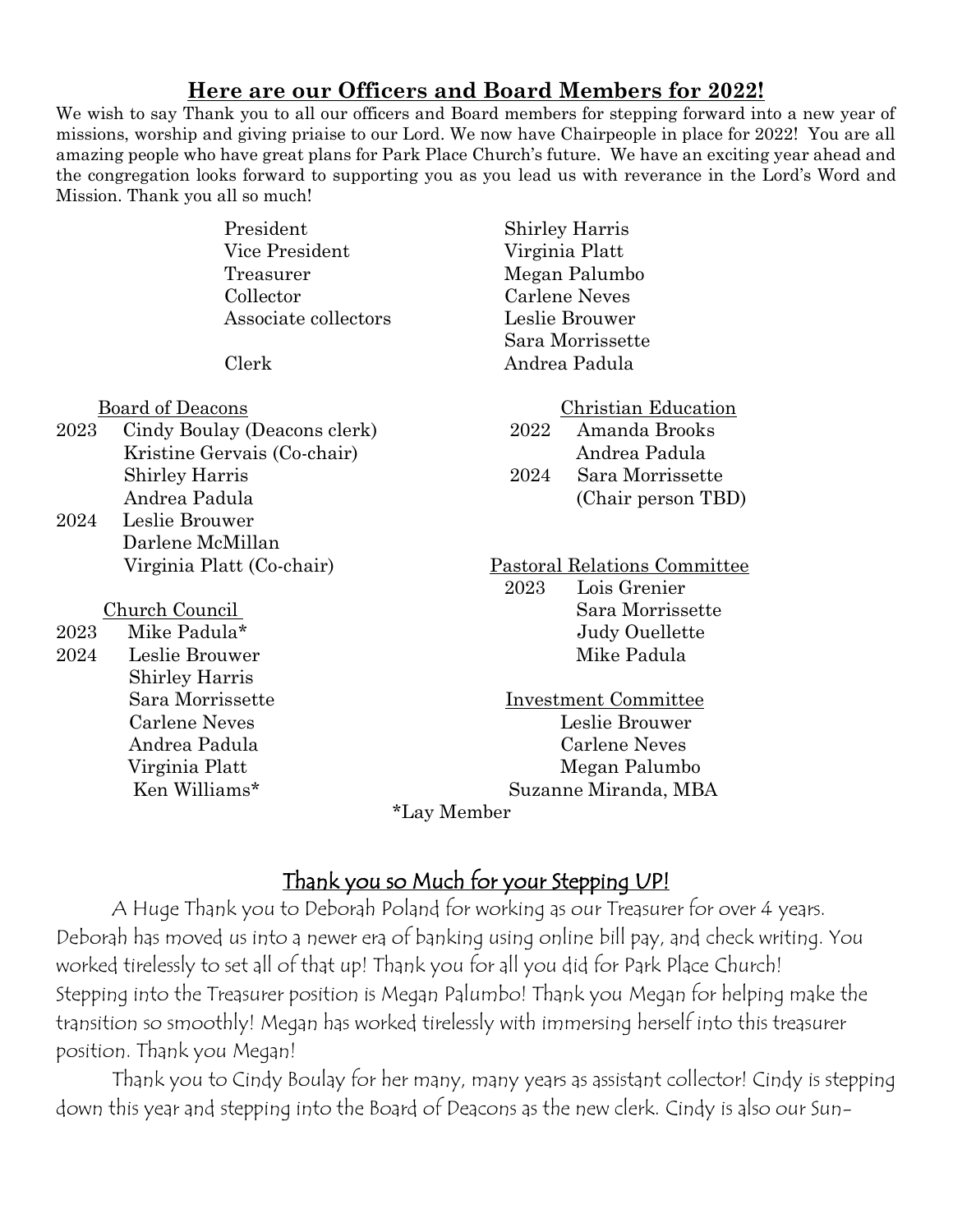Shine Lady, who sends our birthday cards, get well cards and just about any other card we need! Thank you so much Cindy!

Sara Morrissette joins the collector's team as assistant collector with Leslie Brouwer. Thank you Sara for stepping up and helping with this important task. Sara is also our ever-present videographer! Sara makes sure the videos are recorded and uploaded so Linda can post them in a timely fashion. Thank you so much Sara, it can be a very daunting job! If Sara is unable to record our worship services, she makes sure to have someone to do this task! We thank you also, Andrea Padula & David Ouellette who have stepped in to do the recordings.

Thank you to our retired Co-Pastor Bill McMillan, for offering to write the annual Lenten Devotionals again this year.

Special Thank you to Susan Deshpande, Robin Hill and Ann Johnson for all their help with reorganizing, cleaning and resetting the Thrift Shop! It looks amazing and we so appreciate your help with this mission.

Thank you from Pastor Wayne and your Park Place Church Family!

## Prayers & Concerns for Our Family

*Please keep these people in your daily prayers:* A young family who's suffered a house fire and lost everything; Paul who is in UUC; Mike & Sharon; Carol; Chuck who is in home hospice; Rachael; Medusa; 3 year old Benjamin diagnosed with cancer; George G; Dave in hospital; the Harrison family; Ginny; Judy; John from GA; Cathy Schora and her family; Dottie; Vicki & Brian; Janice Jones; Lillian as she struggles with health and personal issues,



her daughter Alicia who has cancer; Louisa; Sister Mary Pendergast; Jim going through chemo for stomach cancer; Denise Gehrke; Jakob going through chemo, prayers for his family as well; Eileen – stage 4 cancer; Denise Ouellette, battling stage four ovarian cancer; Sharon Parker, fighting cancer; Alan; Lisa; Greg; Baby Penny; Valimont family – the father has ALS; a young college student dealing with mental health issues; Steve; Marc problems with his sight: Curtis; Micah; Ken Depot; Beverly Fountaine; Janet Theberge; Shelagh Lees; Jocelyn; Laurie; Eva; Janet Estes; Steven; Elaine; Bob, Carol; John; Karen B; Richard Deblois, Kathy Morrissette; Anna; Brenda; Linda C.; Charlie; Betsy; Paul; Josh Barber; Paul; Melanie; Gabriella; Karen; Beth Fournier; Kenny; Virginia; Steve; Alice; Deb C; Emily; Debbie Coury; Ann-Marie; Terry; Irene Marteno-cancer; Phyllis; Joyce – (cancer); Lauren & Heather; Frank; Joanne; Katherine; Irene; Bev; Jim; Grace; Tom; Gregg; Peter; Eric Green; Cathleen; Claudia Berube; Trevor Bynoe; Bob; Sherry; Terry; All people fighting cancer.

Please continue prayers for

… Those living in the Ukraine may they be safe.

… Those who are recovering from Corona-virus, those who are working in hospitals, First Responders and all who are working with the public.

…For peace in our nation, pray for our elected officials. We pray for unity as we show respect for each other, and adherence to the rule of law.

… For our country as we navigate our world of change, understanding, forgiveness, friendship and love.

… May the Lord bring Peace to this world; all those impacted by all the natural disasters all around the world. … for the victims and families of domestic abuse.

… our service men and women, and veterans both old and young who have served our country with honor and pride.

Continued prayers for our homebound family members and friends: Sylvia Kaufmann; friends at the Holiday Retirement Home and The Village at Waterman Lake.